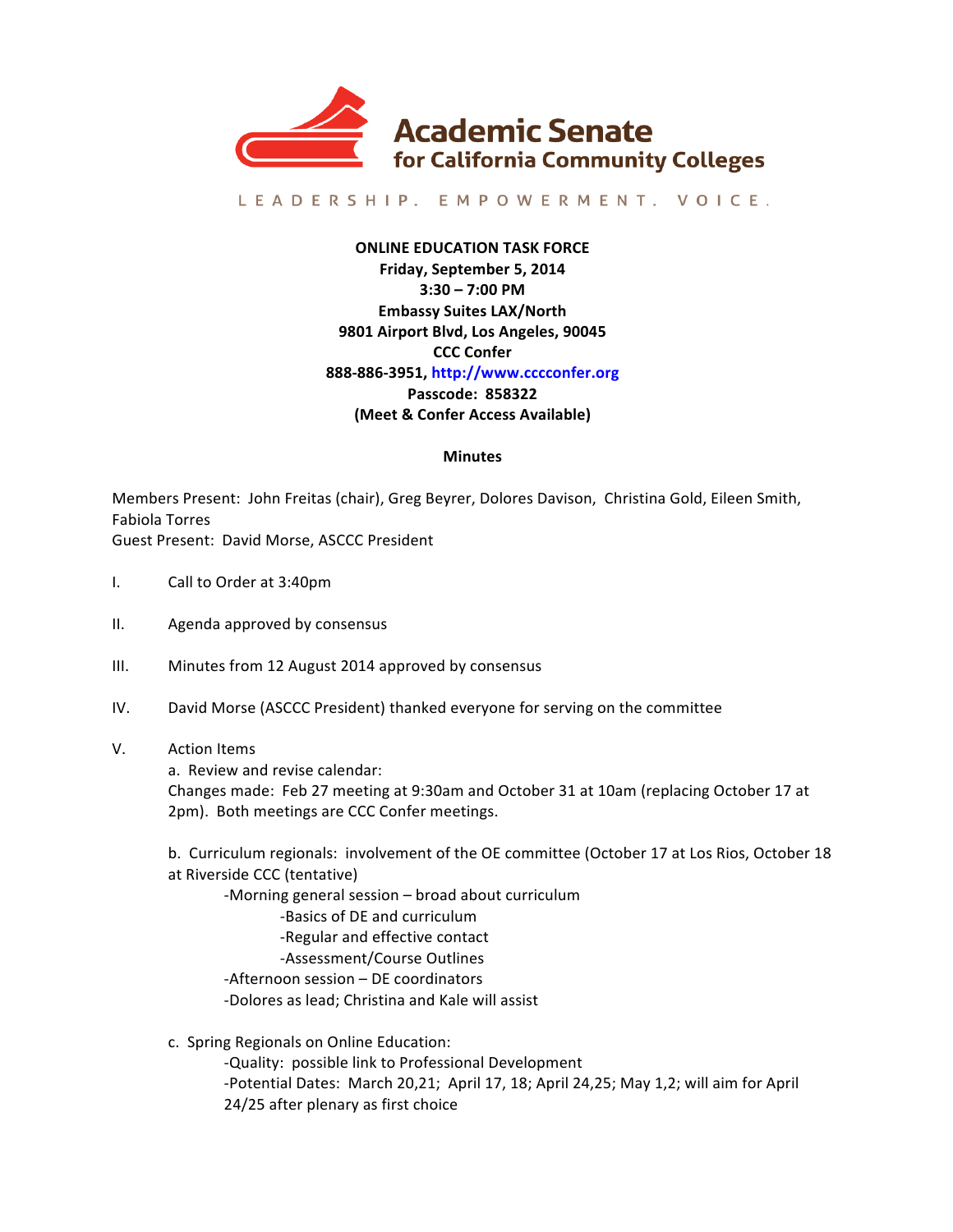Useful people to include: CCCCO, Professional Development Committee, EDAC? d. Review and revision of committee charge: Add research issues and write on them; informing the faculty through institutes, etc; matters of instructional technology; Christina will draft committee charge to align it with other committees and send it to the task force for review

### VI. Discussion Items

- 1. DE Effective Practices Paper steering review and input for DE Paper Task Force separate task force working on the paper currently. Some things that could be dealt with:
	- survey results: partially reporting out on this
	- components
	- Introduction is solid
	- Distance Education versus Online Education: include a glossary of terms and include a disclaimer about what this paper mean
	- Use readiness instead of preparation
	- Expand role of local senates and working with union
	- Accreditation section is very helpful; use effective evaluations paper; run it by union leaders; union ensure contract protects online education;
	- MOOCs: limited to effective practices or smaller section; limited to what we would endorse; make it neutral
	- Flesh out student readiness; balance (limit Moocsicle)
	- Inclusion of student readiness (possibly information from OEI)
	- Faculty readiness: ability to teach in that environment (veterans and newbies); technology versus pedagogical training; (recommendation: training that combines pedagogical and technological training); appendix of pedagogical resources; professional development requirement to refresh skills; inequitable treatment of faculty (online versus in person pedagogical training); Why is it okay to require online faculty to do more than others? Professional Development with an emphasis on pedagogy
	- Senate rules versus union rules: expand this discussion
	- Assessing course design; include standards rubric (OEI)
	- Timeline: review of draft at January meeting, second reading and action at February exec
- 2. Fall plenary planning
	- Review of submitted plenary breakouts topics -OEI breakout on Thursday @10am; let us know who wants to attend plenary
	- Ideas for resolutions: consultation with senates on statewide initiatives; professional development should be under the senate (will be coming from PD); faculty primacy in distance education as a whole?
- 3. Rostrum article ideas: badges/disruptive innovation MOOCs/microcredentialing; experiences of faculty members on the OEI.
- 4. Dolores mentioned Professional Development clearing house regional summits (set for November) which might be in conjunction with OEI and other online education initiatives; David and Dolores will talk with Julie Adams about the plans for Senate involvement in these regional summits.